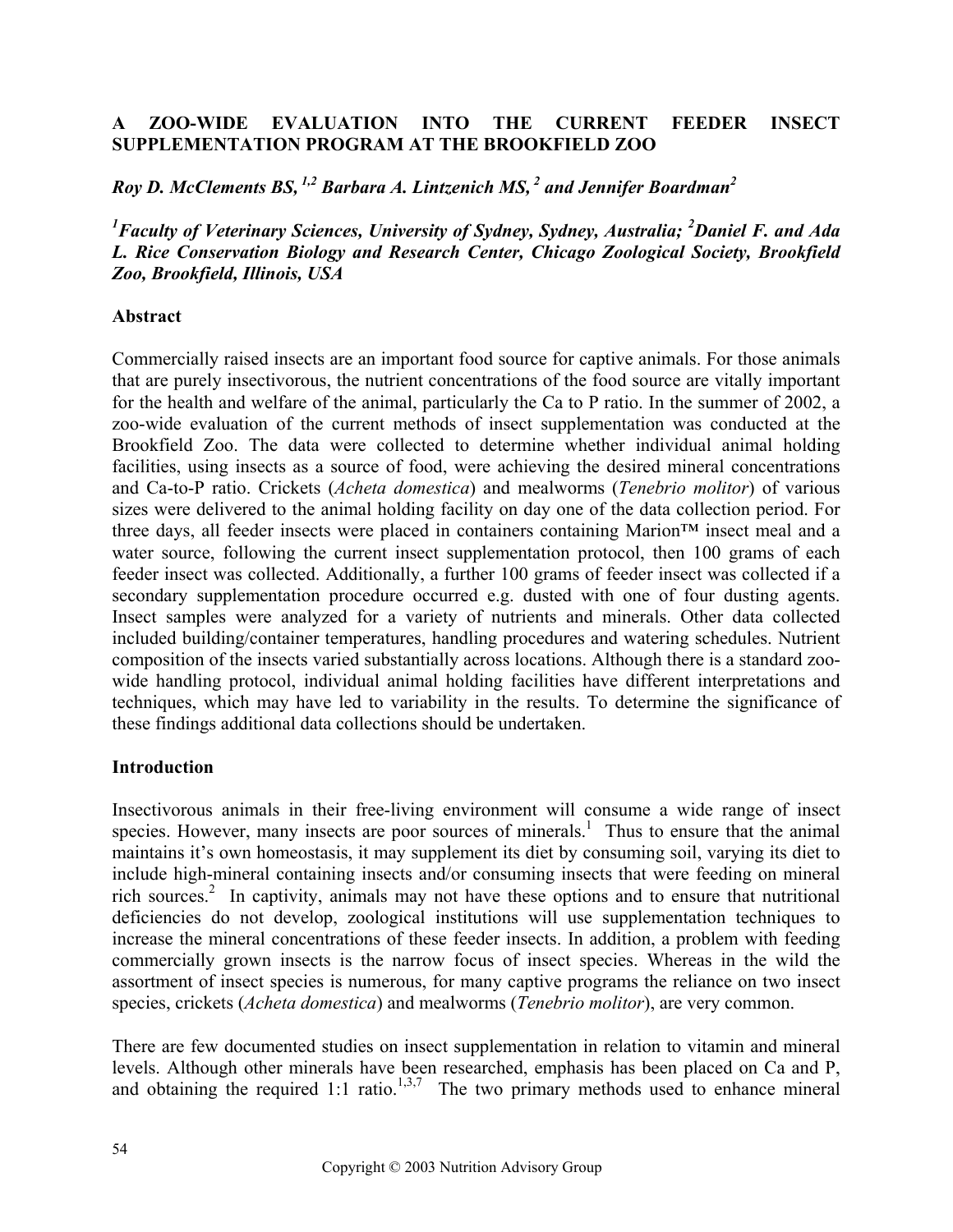content within insect species are dusting and gut-loading. Many institutions, including Brookfield Zoo, will use a combination of the two to enhance the Ca-to-P ratio and ensure adequate supplementation. Dusting involves covering the insect with a powder containing a mineral-rich substance. A problem associated with dusting, requires the insect to be consumed immediately to ensure that the supplement is not removed by the grooming performed by the insect.<sup>7</sup> Other potential problems include the possibility of the dust changing the palatability of the insect and that certain nutrients may not be available in a form suitable for a dust.<sup>3</sup> The alternative method is gut-loading with the purpose of filling the gastrointestinal tract with a Carich source prior to offering to the intended animal. This method has been heavily researched in recent times<sup>2,5,6</sup> with the emphasis being on achieving the 1:1 Ca-to-P ratio. Hunt<sup>7</sup> demonstrated that achieving a 1:1 Ca-to-P ratio with an 8% Ca content in the diet was extremely difficult, even under laboratory conditions.

Within the current protocol of the Brookfield Zoo, gut-loading is the primary supplementation technique. The protocol involves the feeding of both crickets and mealworms on an insect supplementation diet containing 8% Ca (DMB) for 48-72 hours prior to offering them to the target animal. The secondary supplementation, when required, is the use of a high-Ca powder, dusted on prior to feeding. Brookfield Zoo has eleven animal holding facilities that used crickets and mealworms as dietary sources. Of most importance, are those facilities that feed insects as the exclusive dietary items.

The objective of this study was to:

- 1. Evaluate the current zoo-wide protocol in relation to the supplementation program in place at the Brookfield Zoo.
- 2. Determine the nutrient content of the feeder insects used as dietary items and determine sources of variation.
- 3. From this information, make recommendations in relation to the zoo-wide protocol in an attempt to decrease the variation and increase the mineral contents and ratios.

# **Methods**

In the summer of 2002, a zoo wide analysis of the current insect supplementation program was conducted at the Brookfield Zoo. Crickets (adults, half & quarter-inch) and mealworms (giant & regular) were obtained from Timberline Industries, Marion IL and distributed to each of the animal holding facilities. In accordance with zoo-wide protocol the insects were placed in bins, given a moisture/water source and a quantity of Marion<sup>TM</sup> Insect Meal for a 72-hour period. At the completion of this time frame, one hundred grams of each insect sample was collected. If further supplementation was required, in the form of dusting, an additional one hundred grams was obtained. Dusting was achieved using one of three agents, Rep-Cal® (Rep-Cal Research Laboratories, Los Gatos, CA), Bone-meal or a 50% Theralin mix (in-house supplement). All insects were then frozen at -70°C and shipped frozen to Covance Laboratories (Madison, WI) for analysis. Analyses included fat, protein and an array of micro- and macro-minerals. Data were also collected on building and container temperatures, handling procedures and watering schedules. These environmental factors were used to determine whether there were any nontreatment factors that may have effected gut-loading potential.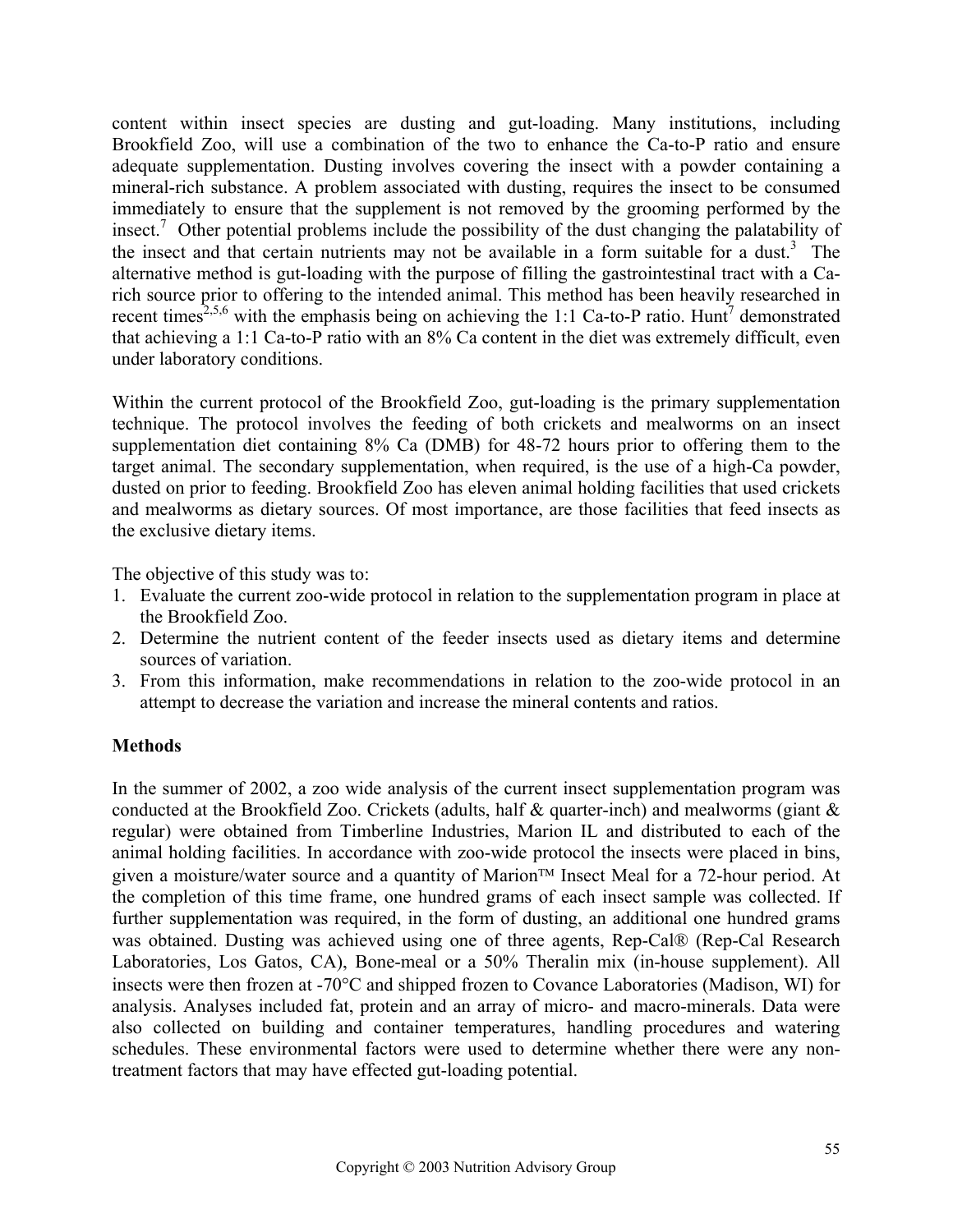The statistical software SPSS for Windows (Version 10.0.5, copyright © SPSS Inc, 1999) was used to analyze all the data. Analyses of the means and multiple dependant analysis of variance (ANOVA) were performed on dry matter, protein, fat, Ca and P. These variables were analyzed against six independent variables, including size, dusting, dusting agent, temperature, handling procedures, and holding facility. A 5% level of significance was used to test statistical difference.

## **Results and Discussion**

# **Dry matter**

Mean dry matter was calculated at 29.8%, 25.8% and 24.8% for adults, half- and quarter-inch crickets and 41.2% and 36.9% for giant and regular mealworms respectively (Table 1). Moisture was significantly higher in mealworms offered a wet cloth as the moisture source over fresh produce. (P=0.012, n=26). For crickets, there were no significant differences found in relation to non-treatment factors, including comparisons between those insects gut-loaded and those that were gut-loaded and dusted. Proximate analysis of dry matter, for both crickets and mealworms were similar to those of previously published data. The moisture content of quarter- and halfinch crickets was larger than the moisture level of adult crickets, which is similar to observations made by Finke<sup>5</sup> and Hunt,<sup>7</sup> yet is different to those levels published by Barker.<sup>4</sup> Although Barker's observations were different than those seen in this experiment, those observations were made on a small sample size, with a coefficient of variation percentage of approximately 17%. Very little data is available for mealworms.  $Hunt^7$  showed that DM increases in regular mealworms over an 8-day experimental period, whereas giants do not significantly increase. The levels seen in this experiment after 3-days are equivalent to those seen in the Hunt<sup>7</sup> experiment.

### **Protein and Fat**

Among the three sizes of crickets, significant differences were found in relation to protein and fat levels. In general as cricket size increased, protein increased and fat decreased. A similar, but inverse relationship was observed with the mealworms, where increasing size decreased protein content and increased fat. Of the other non-treatment factors, none were shown to have significant effects on protein and/or fat. Protein concentration did not change significantly when comparisons were made with previously published cricket baseline data.<sup>4,5</sup> On average, during the testing period, it was observed that adult crickets increase in protein concentration by approximately 3%. It can be deduced that this was as a consequence of the diet, since there was no statistically significant dusting effect on protein concentration. There is no published data for comparison for mealworms in relation to protein. Observations by Finke<sup>5</sup> illustrated that as cricket size increases, fat increases linearly, from 14% in quarter-inch through 20% for adult crickets. Thus the results showing a dramatic 50% decrease in fat concentration for adult crickets  $(10.28\% \pm 0.287)$  over the 3-day interval is notable, although interestingly this significant decrease was not seen in the smaller crickets. As a consequence of this relationship, the diet was analyzed and was found to contain approximately 4% fat DMB. One of the major concerns facing animal-holding facilities is an increased rate of death in adult crickets' post 3-days on supplementary feeding. If this dramatic decrease in fat were to continue as a result of the dietary supplement, the rapidly declining fat content could contribute to an increase death rate.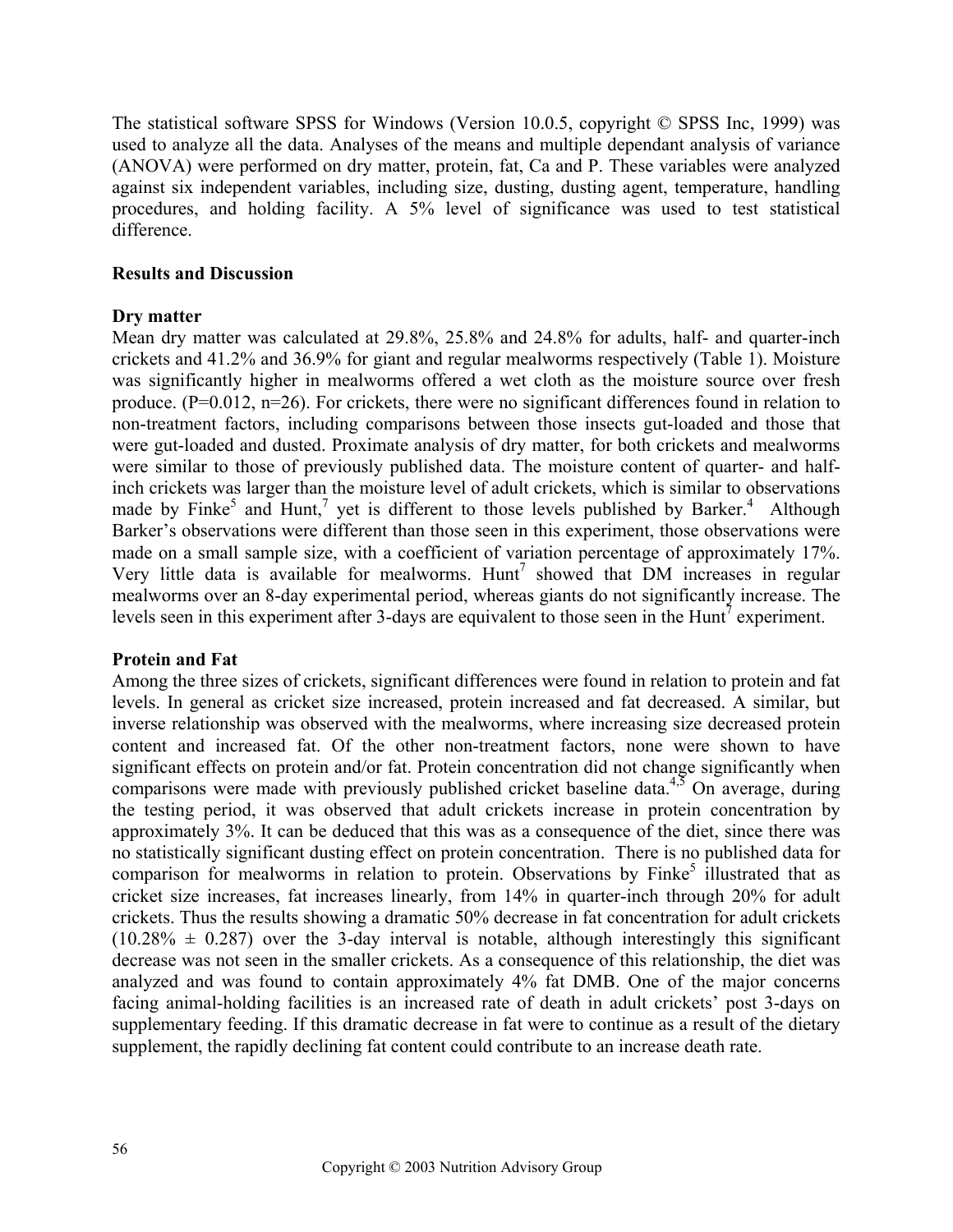### **Calcium**

Ca concentration for both insect species was incredibly variable. Size  $(P=0.000)$ , dusting  $(P=0.013)$ , and dusting agents  $(P=0.012)$  were shown to be significant contributors to the variability observed in the crickets. Ca purely from gut-loading was both the most variable and in lowest concentration in the adults. Dusted crickets of all sizes were significantly higher in Ca than non-dusted crickets (P=0.035 and P=0.014) respectively. Rep-cal<sup>TM</sup> and the 50% Theralin mix were responsible for the most significant increases in Ca levels when crickets were dusted. When Ca concentration was measured as a function of external environmental temperature, there was no significant difference in Ca concentration across all cricket sizes. However when adults were analyzed independently, temperatures greater than 80°F, had significantly greater Ca concentrations than those crickets housed in temperatures of less than 80 $\degree$ F (P=0.09, n=23). Ca levels were a result of the Marion<sup>TM</sup> insect meal diet. From previously published data, adult crickets contain on average between 0.13-0.21% Ca (DMB) and after 3-days adults contained, on average  $0.72\%$  Ca  $(DMB)^4$ . Mealworm and Ca concentration were highest when comparisons were made between size  $(P=0.012)$  and dusting  $(P=0.000)$ . Regular mealworms had significantly higher mean Ca concentrations when compared against giant mealworms after 3-days gutloading. Although dusting was shown to be a significant contributor, the lack of an adequate sample size may have skewed these results. Results from this experiment are similar to other published data, where smaller crickets have greater gut-loading capacity than their adult counterparts. Finke $<sup>6</sup>$  suggested that this maybe due to the decreasing size of the gastrointestinal</sup> tract, as a percentage of body weight, with increasing body size. Hunt<sup>7</sup> obtained an exponential increase in Ca with regular mealworms after two days supplementation, but was unable to repeat the findings in giant mealworms. In this trial, similar exponential results were not obtained in regular and/or giants. Although dusting had significant effects on Ca content of analyzed crickets and mealworms, it must be iterated that once dusting was completed the insects were frozen immediately, thus the chances of these insects being able to remove much of the dust prior to death is small. Under real conditions, time between dusting and consumption is variable. Analysis of individual buildings, showed that buildings that have the greatest percentage of insectivorous animals, were also those that had the lowest Ca concentrations. Although this statistic was not significant and may have been skewed due to small sample sizes, it is an important statistic because of the absolute significance of Ca in the metabolic pathways of insectivorous animals.

### **Phosphorus**

In relation to phosphorus concentrations, statistical significance was observed in the cricket sizes  $(P=0.004, n=38)$ , with smaller crickets have greater percentage of P on a dry matter basis than those of larger crickets. Temperature was the only environmental factor that showed a statistical significance, where temperatures above  $80^{\circ}$ F increased the levels of phosphorus (P=0.000, n=38). Size ( $P=0.000$ ) and handling ( $P=0.012$ ) had significant effects on the P levels within mealworms. Regular mealworms were significantly higher in concentration in P than giant mealworms. When handling was used as a non-treatment effect, mealworms which are added to old stock have significantly higher P concentrations  $(P=0.012, n=22)$ 

### **Ca-to-P Ratio**

Of the 11 animal buildings using insect meal and gut-loading to achieve the Ca-to-P ratio of 1:1, in relation to crickets, only one building achieved better than that ideal ratio and only one other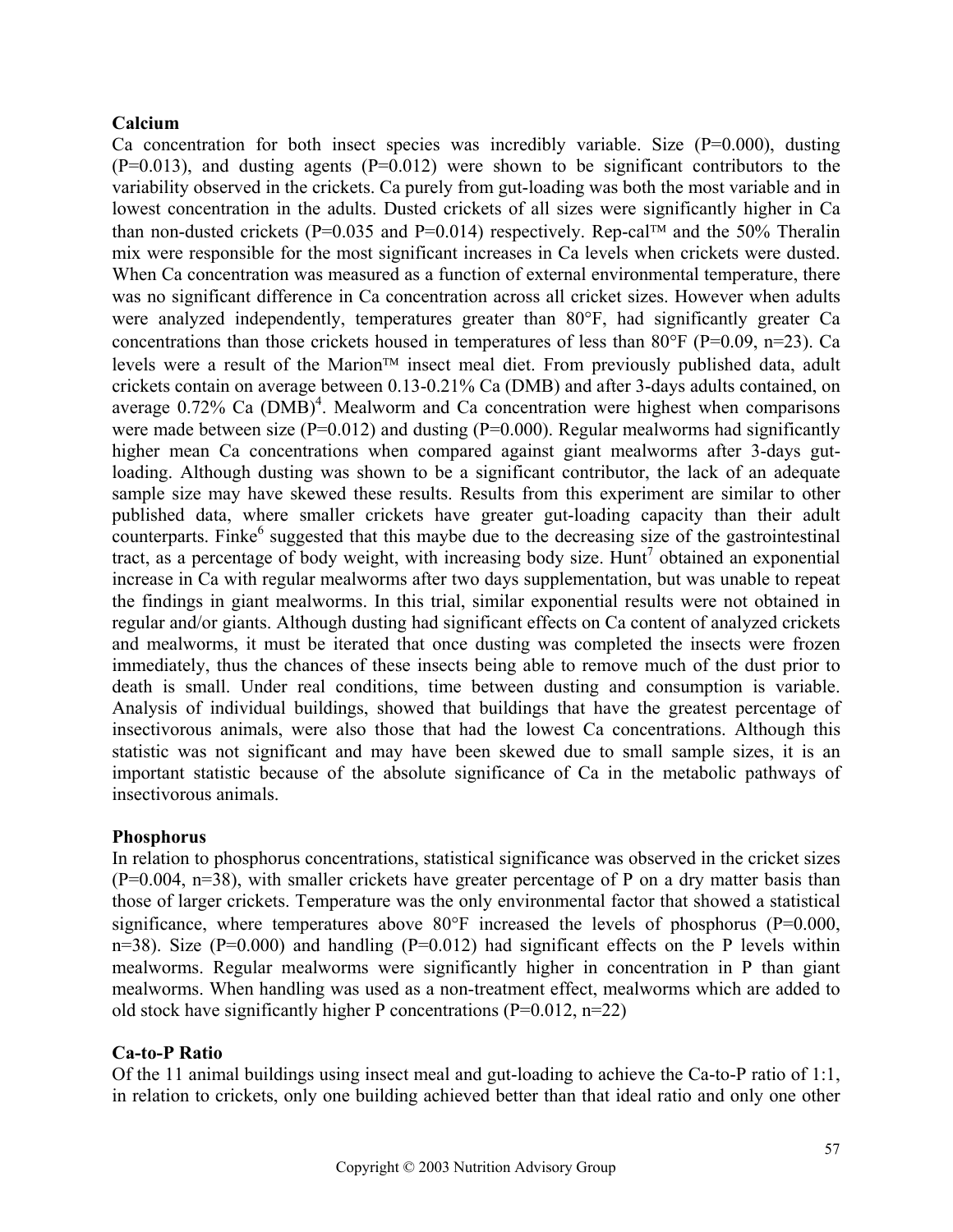building got within 5% of achieving the ideal ratio. When these adult crickets were then dusted with a Ca dense agent, 4 out of 9 achieved the ratio. In half- and quarter-inch crickets achieving this ratio was much more common, although gut-loading alone did not always suffice in achieving the desired ratio. All quarter-inch crickets that were gut-loaded and then dusted achieved better than the 1:1 ratio. For mealworms, none of the buildings achieved the desired ratio using gut-loading alone as the source of Ca. When combined with a dusting agent there was a significant increase in success, with all achieving a better than 1:1 ratio. The majority of the published data is involved in attempting to obtain the 1:1 Ca-to-P ratio. Hunt<sup>7</sup> demonstrated that supplementary feeding of crickets with a high Ca diet for 2-days increased Ca concentration by  $400\%$ , although they were unable to obtain the desired 1.1 ratio. Finke<sup>6</sup> found that a level of 50.6g/kg Ca for 2-days allowed the Ca-to-P ratio to reach >1 under experimental conditions, the specific concentration that was achieved was 0.4% Ca DMB. However due to the intrinsic P concentrations of the crickets obtained at Brookfield Zoo, the Ca concentration would need to be closer to 1% to reach the 1:1 ratio. Anderson<sup>3</sup> used "Cricket Diet" (Zeigler Bros, PA) containing 7.15% Ca. Within the first 24 hours the maximum concentration of Ca was achieved and desired Ca-to-P ratio reached. The information that can be deduced from these published data sets highlight the difficulty of achieving the desired Ca-to-P ratio. Therefore the variability that was seen across the animal holding facilities was not unexpected. Dusting in a majority of the cases, had the desired effect of increasing the Ca content of the crickets and improving Ca-to-P ratio. Apart from the problems associated with the insect grooming itself, keeper involvement also increases variability.

## **Conclusions**

- 1. The randomness observed in Ca-to-P ratio when comparing different animal handling facilities can not be completely attributed to the insects' own metabolic capacity. Many of the non-treatment factors had significant effects. Although data from this experiment are inconclusive to make confident recommendations about non-treatment factors, further research should be undertaken.
- 2. The considerable drop in fat concentration as seen in the adult crickets after 3-days supplementation, is a very notable statistic and one that requires further investigation.
- 3. The Ca-to-P ratio of 1:1 can be obtained through gut-loading, although achieving it regularly under any condition is difficult. Even though dusting achieved increased Ca concentrations, due to the variability observed in this experiment, it is not recommended as an alternative. However prior to making definite zoo-wide recommendations in regards to the insect supplementation protocol, further investigation and supplementary surveys must be performed.

### **LITERATURE CITED**

1. Allen M.E. 1997. From blackbirds and thrushes…. To the gut-loaded cricket: a new approach to zoo animal nutrition. Brit. J Nutr. 78(sup.2) S135-S143.

2. Allen M.E., O.T. Oftedal, and D.E. Ullrey. 1993. Effect of dietary calcium concenbtration on mineral composition of fox geckos (*Hemidactylus garnoti*) and Cuban tree frogs (*Osteophilus septentrionalis*). J Zoo. Wild Med. 24(2) 118-128

3. Anderson S.J 2000 Increasing calcium levels in cultured insects. Zoo Biol. 19: 1-9